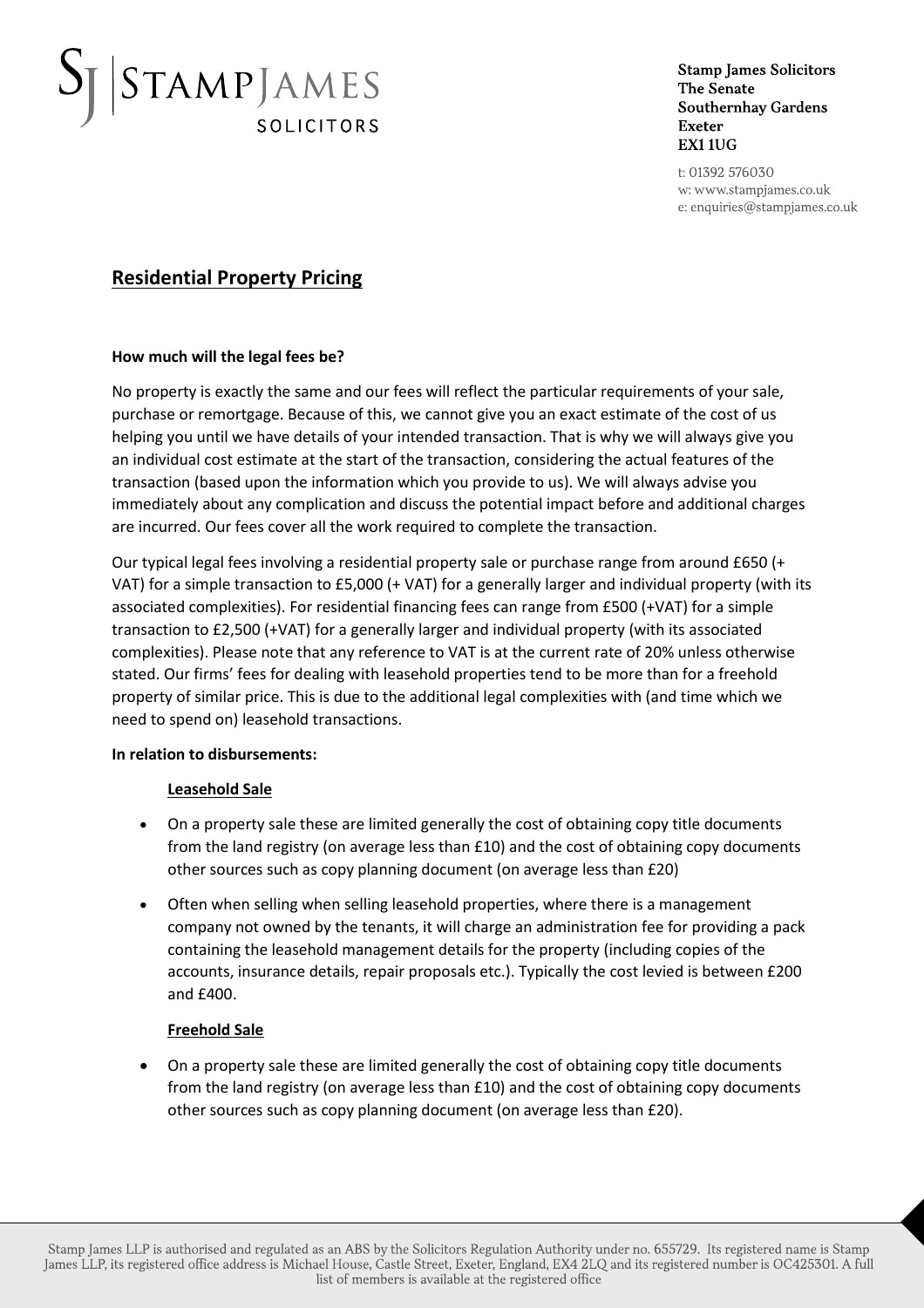# STAMPJAMES **SOLICITORS**

**Stamp James Solicitors** The Senate **Southernhay Gardens Exeter** EX1 1UG

t: 01392 576030 w: www.stampjames.co.uk e: enquiries@stampjames.co.uk

### **Leasehold Purchase**

- We would suggest you budget £400 for search fees. The actual amount you incur will vary depending upon the property and the local authority area it is in.
- Land Registry fees range between £40 and £910 depending upon the type of transaction and the value. They are on a sliding scale, click to view the details.
- Further administrative costs are incurred when buying leasehold properties including : Notice of Transfer fee – commonly in the region of £100 to £200; Notice of Charge fee (if the property is to be mortgaged) – commonly a similar amount; Deed of Covenant fee – commonly in the region of £250; Certificate of Compliance fee - commonly in the region of £200; you should also be aware that ground rent and service charge are likely to apply throughout your ownership of the property. Details of the ground rent and the anticipated service are provided as part of the property report.
- Stamp Duty Land Tax The amount of SDLT depends on the purchase price. Assistance with calculating the amount you will need to pay can be obtained by using HMRC's website or if the property is located in Wales by using the Welsh Revenue Authority's website here.

### **Freehold Purchase**

- We would suggest you budget £400 for search fees. The actual amount you incur will vary depending upon the property and the local authority area it is in.
- Land Registry fees range between £40 and £910 depending upon the type of transaction and the value. They are on a sliding scale, [click to view the details.](https://www.gov.uk/guidance/hm-land-registry-registration-services-fees)
- Stamp Duty Land Tax The amount of SDLT depends on the purchase price. Assistance with calculating the amount you will need to pay can be obtained by using [HMRC's website](https://www.tax.service.gov.uk/calculate-stamp-duty-land-tax/#/intro) or if the property is located in Wale[s by using the Welsh Revenue Authority's website here.](https://beta.gov.wales/land-transaction-tax-calculator)

### **Mortgage or remortgage of leasehold or freehold property**

• On a property financing we will incur the cost of obtaining copy title documents from the land registry (on average less than £10) and the cost of obtaining copy documents other sources such as copy planning document (on average less than £20).